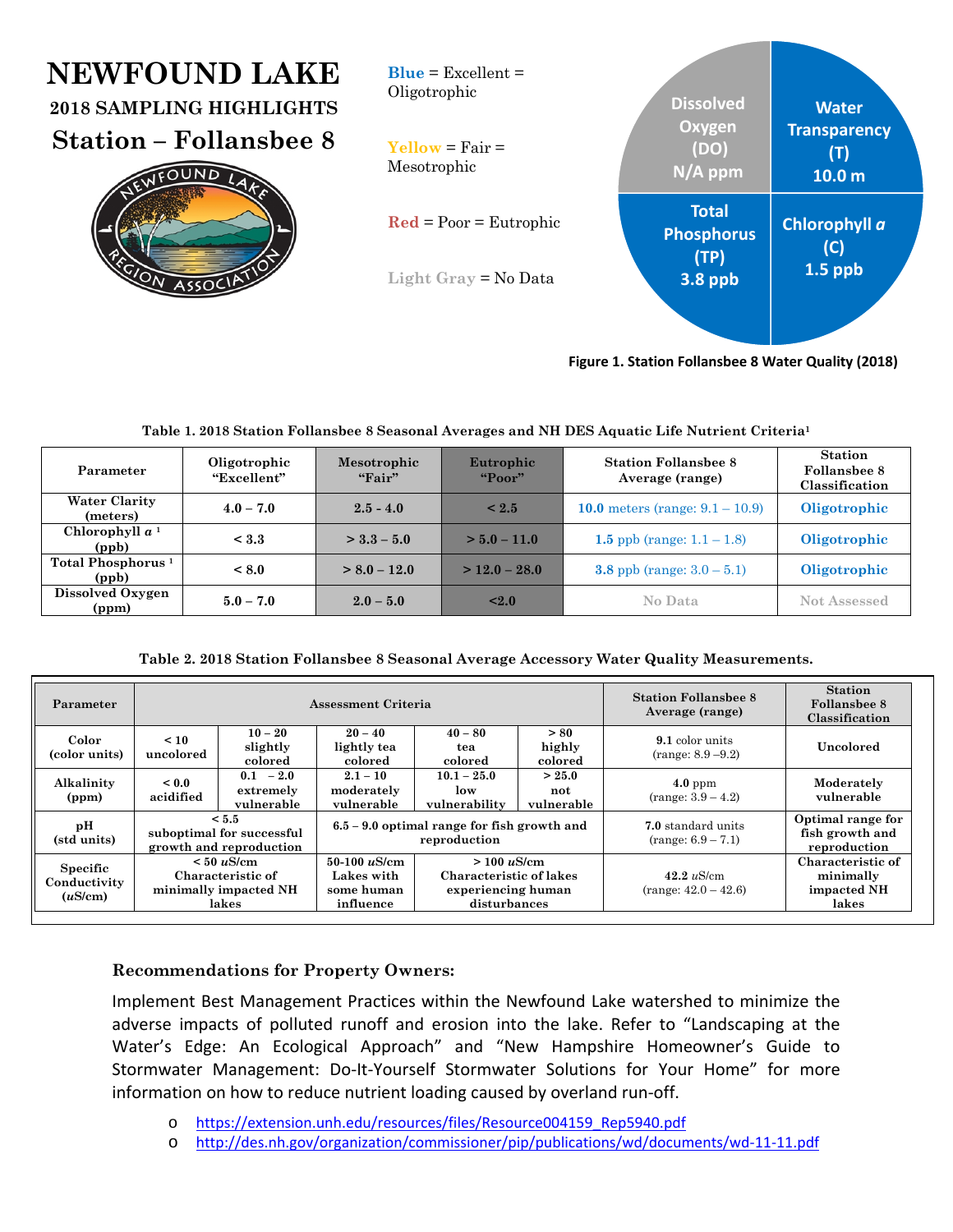#### **LONG TERM WATER QUALITY**

Site Follansbee 8 is located in <sup>a</sup> westerly basin near Wellington State Park (Figure 4). The condition of site Follansbee 8 is best reflected by activities along Wellington State Beach, local nearshore development and inputs that enter the lake through local stream inlets. Further review of water quality measurements at the other Newfound Lake sampling locations will provide a better assessment of more localized pollutant inputs that impact the other sampling locations (refer to the 2018 summary data contained in Table 3).

**WATER CLARITY:** The site Follansbee 8 water clarity display an increasing trend over the fifteen years of sampling (2003–2018).

**CHLOROPHYLL:** The site Follansbee 8 chlorophyll *<sup>a</sup>* data display <sup>a</sup> trend of increasing chlorophyll *<sup>a</sup>* concentrations over the fifteen years of sampling (2003–2018).

**COLOR:** The site Follansbee 8 color data display <sup>a</sup> trend of decreasing color concentrations over the fifteen years of sampling (2003–2018).

**TOTAL PHOSPHORUS:** The site Follansbee 8 total phosphorus concentrations have decreased over the past fourteen years of sampling (2003‐2018).

In summary, the site Follansbee 8 continues to display good water quality. The water clarity data display <sup>a</sup> trend of increasing water clarity while the chlorophyll *<sup>a</sup>* concentrations have increased and the total phosphorus (nutrient) concentrations have decreased. One should be aware that data have not been collected on an annual basis and that data gaps among years exist (Figure 2 and 3).





## **Table 3. Seasonal Average Water Quality by Sampling Location (2018)**

| <b>Site</b>   | Average<br>Secchi<br><b>Disk</b><br><b>Transparency</b> | Average<br>Chlorophyll a | Average<br><b>Total</b><br><b>Phosphorus</b> | Average<br><b>Dissolved</b><br>Oxygen |
|---------------|---------------------------------------------------------|--------------------------|----------------------------------------------|---------------------------------------|
|               | (meters)                                                | (ppb)                    | (ppb)                                        | (ppm)                                 |
| Deep 1        | 9.4                                                     | 1.3                      | 3.9                                          | 10.1                                  |
| Mayhew 2      | 7.7                                                     | 1.4                      | 2.9                                          | 2.9                                   |
| Pasquaney 3   | 9.3                                                     | 1.2                      | 3.1                                          | 9.9                                   |
| Loon Island 4 | 9.3                                                     | 1.5                      | 3.2                                          | <b>XXXX</b>                           |
| Cockermouth 5 | 8.8                                                     | 1.5                      | 3.9                                          | 9.9                                   |
| Beechwood 6   | 9.0                                                     | 1.8                      | 3.3                                          | 10.1                                  |
| Follansbee 8  | 10.0                                                    | 1.5                      | 3.8                                          | <b>XXXX</b>                           |

XXXX indicates site is too shallow to collect comparable oxygen data.

Figures 2 and 3. Changes in the Newfound Lake water clarity (Secchi Disk depth), chlorophyll *<sup>a</sup>* and total phosphorus concentrations measured between 2003 and 2018 at site Follansbee 8. **These data indicate the relationship between plant growth and water clarity. Total phosphorus data are also displayed and are oftentimes correlated with the amount of plant growth.** Note: due to personnel limitations and budgetary constraints, there are years between 2003 and 2018 when incomplete data were collected at site Follansbee 8.